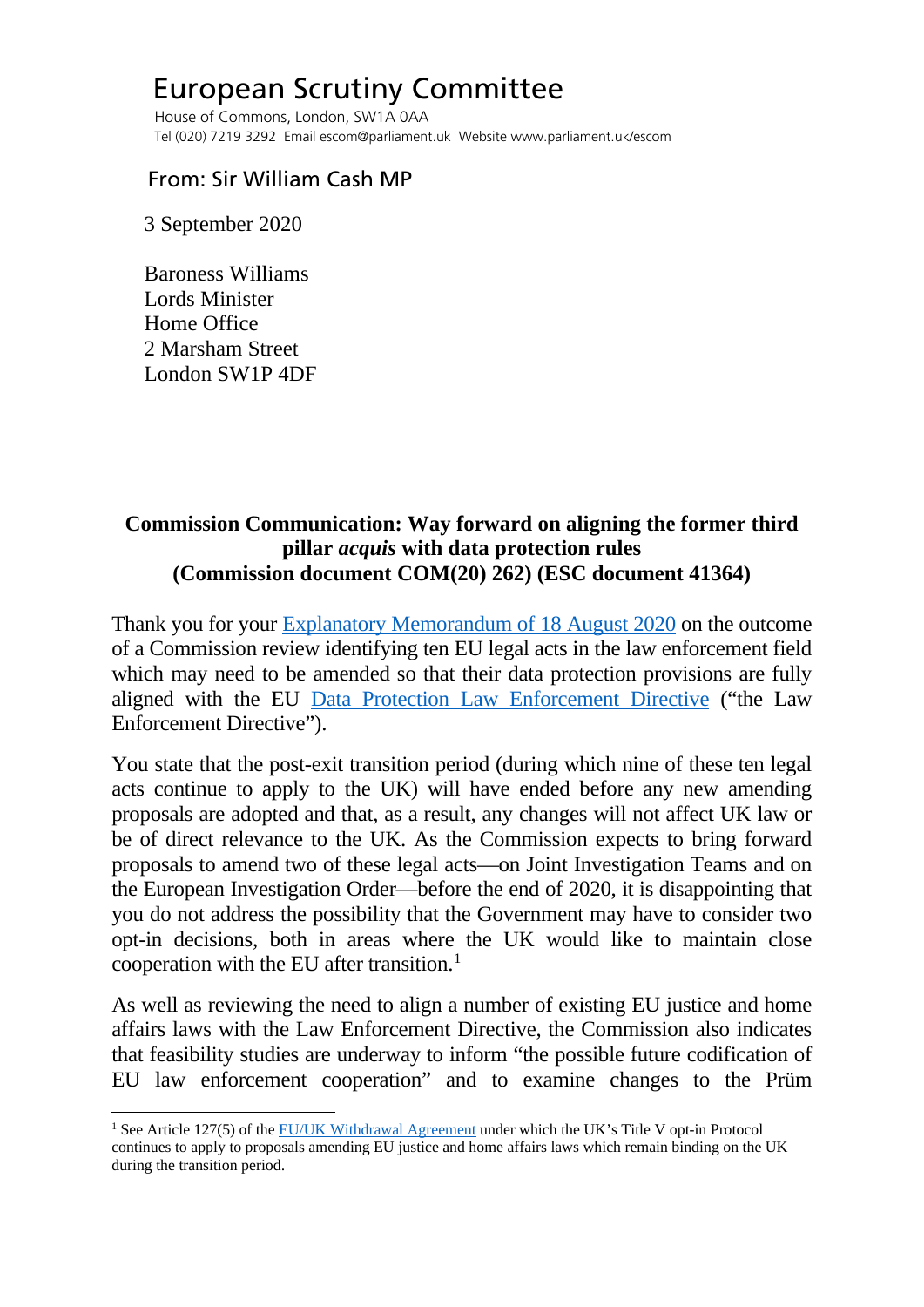framework, for example by including new categories of data and linking Prüm to other EU central databases. Further changes to the EU Passenger Name Record (PNR) Directive may also be needed to take account of CJEU case law and the outcome of a review of Member States' implementation of the Directive.

We recognise that the nature of any changes to be proposed by the Commission, and their implications for the UK, are unclear at this stage. Nonetheless, any changes which go beyond a simple alignment with the Law Enforcement Directive may have implications for future EU/UK cooperation in this field, particularly if they raise the bar for cooperation with third countries.

You explain that the Government is seeking adequacy decisions to ensure that the EU and UK can maintain the reciprocal free flow of personal data after transition. The EU draft text published by the EU [in March 2020 for an Agreement on the](https://ec.europa.eu/info/sites/info/files/200318-draft-agreement-gen.pdf)  [New Partnership with the United Kingdom](https://ec.europa.eu/info/sites/info/files/200318-draft-agreement-gen.pdf) makes future (post-transition) cooperation with the UK on law enforcement and criminal law matters conditional on the UK being awarded an adequacy decision under the Law Enforcement Directive and continuing to ensure standards of data protection essentially equivalent to those required by EU law.[2](#page-1-0) **We would welcome your assessment of the progress being made to secure the necessary adequacy decisions and the prospects for concluding discussions by the end of 2020, as envisaged in the Political Declaration. We would also welcome your insight into the feasibility studies being carried out by the Commission on the codification of EU law enforcement cooperation and possible changes to the Prüm framework (we assume there may have been some discussion of both studies before the UK left the EU on 31 January 2020) and your views on whether or how they may affect future EU/UK cooperation in this field. Finally, as we have made clear in other correspondence with the Home Office, we would welcome an update on progress being made in negotiations with the EU on future arrangements for criminal justice and law enforcement cooperation after transition**.

We ask you to respond within ten working days.

I am copying this letter to the Security Minister (Rt Hon James Brokenshire MP), the Chair (Rt Hon Hilary Benn MP) and Clerk (Gordon Clarke) of the Committee on the Future Relationship with the European Union; the Chair (Rt Hon Yvette Cooper MP) and Clerk (Elizabeth Hunt) of the Home Affairs Committee; the Chair (Sir Robert Neill MP) and Clerk (David Weir) of the Justice Committee; the Chair (the Earl of Kinnoull) and Clerk (Stuart Stoner) of the Lords European

<span id="page-1-0"></span><sup>&</sup>lt;sup>2</sup> See Part Three, Title One, chapter 11, Article LAW.OTHER.44 of the Agreement on suspension and disapplication. An adequacy decision under the GDPR is also necessary for sharing passenger name record (PNR) data and exchanging personal data for the purpose of combating money laundering and terrorism financing.